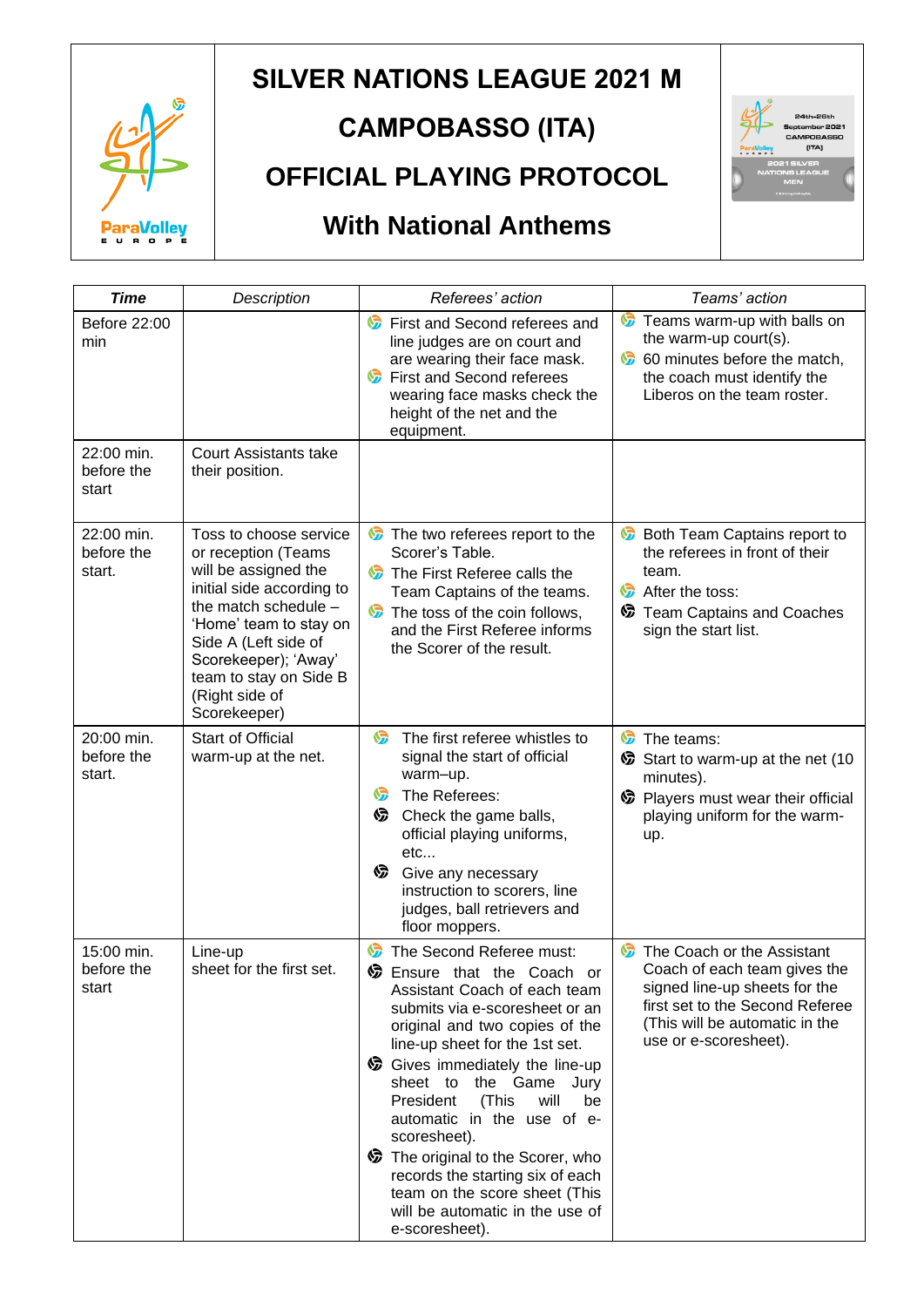| <b>Time</b>                       | Description                                                                                      | Referees' action                                                                                                                                                                                                                                                                                                                                                                                | Teams' action                                                                                                                                                                                                                                                                                                                                            |
|-----------------------------------|--------------------------------------------------------------------------------------------------|-------------------------------------------------------------------------------------------------------------------------------------------------------------------------------------------------------------------------------------------------------------------------------------------------------------------------------------------------------------------------------------------------|----------------------------------------------------------------------------------------------------------------------------------------------------------------------------------------------------------------------------------------------------------------------------------------------------------------------------------------------------------|
| 10:00 min.<br>before the<br>start | End of the official<br>warm-up.                                                                  | The First Referee whistles to<br>announce the end of the<br>official warm-up.                                                                                                                                                                                                                                                                                                                   | <b>D</b> Players return to the benches<br>at the end of the warm-up.                                                                                                                                                                                                                                                                                     |
| 9:00 min.<br>before the<br>start  | Teams prepare to<br>enter the court.                                                             | <b>C</b> Teams line up at the corner to<br>their own respective warm up<br>area.<br>Referees and Line judges line<br>up in front of the teams.<br>Referees and Line Judges<br>lead the teams to the team<br>side-line in a single line.                                                                                                                                                         | <b>b</b> Both teams are requested to<br>line up at the corner of their<br>own respective warm up area<br>(Captain first, Acting Libero<br>second, then players and<br>second Libero last).                                                                                                                                                               |
| 8.00 min<br>before the<br>start   |                                                                                                  | The referees and line judges<br>stand on the sideline in front<br>of the scorers' table and enter<br>the court and continue facing<br>main camera.<br>Co National anthems are played.                                                                                                                                                                                                           | <b>C</b> On the instruction of the First<br>Referee, all move to the court<br>in one row. The team line up<br>is as follows: first is the team<br>Captain, then the Acting<br>Libero, the players and the<br>Second Libero.<br>At the end of the National<br>Anthem, teams greet each                                                                    |
| 4:00 min.<br>before the<br>start  |                                                                                                  | The First Referee whistles<br><b>S</b><br>immediately and both referees<br>go ask the Game Jury<br>Member for permission to start<br>the match. Referees are to<br>remove masks, but all other<br>match officials are to keep<br>their mask on.                                                                                                                                                 | other from the attack line.<br>The teams go to their benches<br>and prepare for the<br>presentation.                                                                                                                                                                                                                                                     |
| 3:00 min<br>before the<br>start   | First fanfare.<br>Presentation of the<br>referees.                                               | <b>Both referees accompanied by</b><br>the fanfare walk to the middle<br>of the court, close to the net,<br>facing the main camera and<br>are introduced by the<br>announcer.<br><b>S</b> After being introduced, the<br>First Referee goes to his<br>position on the opposite side<br>to the court and scorers' table<br>and the Second Referee goes<br>to the front of the scorers'<br>table. | <b>C</b> Team officials sit or stay in<br>front of their chairs, 6 starting<br>players the Acting Libero and<br>the other players stay close to<br>the bench in the warm-up<br>area.                                                                                                                                                                     |
| 2:30 min<br>before the<br>start   | Second fanfare<br>Presentation of the<br>starting players, the<br>Acting Libero and the<br>Coach |                                                                                                                                                                                                                                                                                                                                                                                                 | At the announcement of their<br>name, each starting player (in<br>ascending number order) and<br>the Acting Libero of team A<br>enter the court waving hands.<br><b>D</b> Players may wear their mask<br>while playing but this is not<br>mandatory.<br><b>C</b> Presentation of the Coach of<br>team A.<br><b>C</b> Presentation of team B<br>likewise. |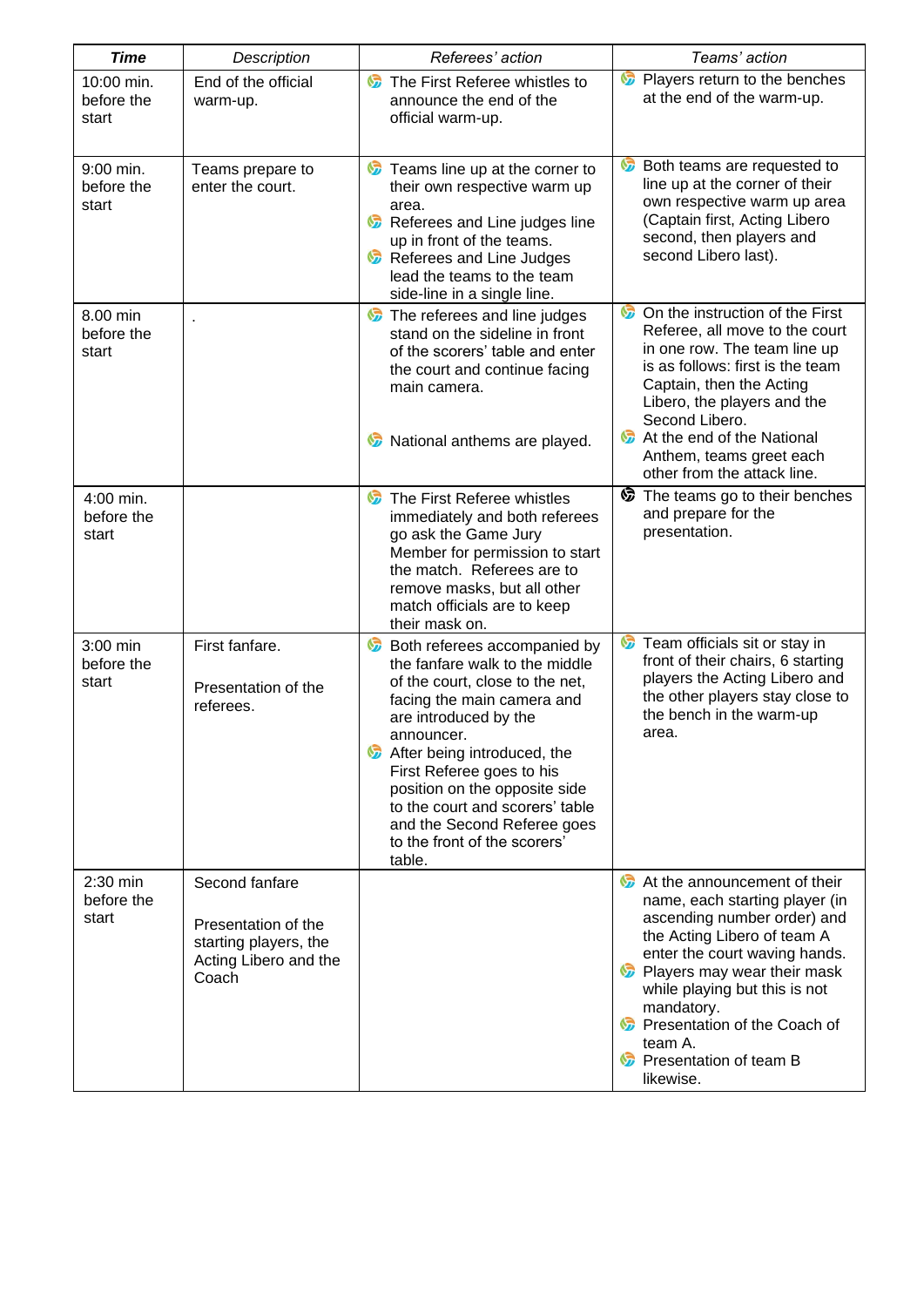| Time                                                                             | Description | Referees' action                                                                                                                                                                                                                                                                                                                                                                     | Teams' action                                    |
|----------------------------------------------------------------------------------|-------------|--------------------------------------------------------------------------------------------------------------------------------------------------------------------------------------------------------------------------------------------------------------------------------------------------------------------------------------------------------------------------------------|--------------------------------------------------|
| Just after the<br>presentation<br>of the<br>starting<br>players and<br>the Coach |             | The Second Referee<br>$\mathbf{v}$<br>distributes four match balls<br>and checks the players'<br>positions, comparing them to<br>those on their respective line-<br>up sheet.<br>Authorizes the acting libero to<br>enter the court.<br>He/she gives a match ball to<br>v<br>the server.<br>He/she asks the scorer if<br>he/she has also finished<br>checking and is ready to start. |                                                  |
| 0:00 minutes<br>to start.                                                        |             | <b>S</b><br>At the start of the match, the<br><b>First Referee whistles</b><br>authorizing the first service.                                                                                                                                                                                                                                                                        | v<br>Both teams are ready to start<br>the match. |

### **Prepare to start just on time. If the match is televised, start on their signal.**

#### **All participants must work with the broadcaster and the jury member.**

#### **Protocol at the end of the Match**

|                            |                       | 67                                                                                                                                           |                                                                                                                                                                                                                                              | v                                                                                                                                                                                                    | Teams, including substitutes                                                                                                                                                       |
|----------------------------|-----------------------|----------------------------------------------------------------------------------------------------------------------------------------------|----------------------------------------------------------------------------------------------------------------------------------------------------------------------------------------------------------------------------------------------|------------------------------------------------------------------------------------------------------------------------------------------------------------------------------------------------------|------------------------------------------------------------------------------------------------------------------------------------------------------------------------------------|
| End of the<br><b>Match</b> | After the final rally | <b>ST</b><br>v,                                                                                                                              | After the First Referee<br>whistles the end of the match.<br>the Second Referee will go<br>the First Referee's position.<br>The First Referee whistles as<br>a signal for the teams to greet<br>each other.<br>The Referees are to report to | <b>ST</b><br>$\mathbf{v}$                                                                                                                                                                            | and team officials, go to their<br>base line.<br>Team captains thank the<br>referees.<br>The teams move forward to<br>the attack line and greet each<br>other. Then they leave the |
|                            | <b>Vz</b>             | the Scorer's table to finalise.<br>check and sign the<br>scoresheet.<br>The signed scoresheet is to<br>be handed over to the Jury<br>Member. | v<br><b>S</b>                                                                                                                                                                                                                                | court and go to their benches.<br>Captains to report to the<br>Scorer's table when asked to<br>sign the scoresheet.<br>Teams are to take all their<br>belongings and leave the<br>court immediately. |                                                                                                                                                                                    |